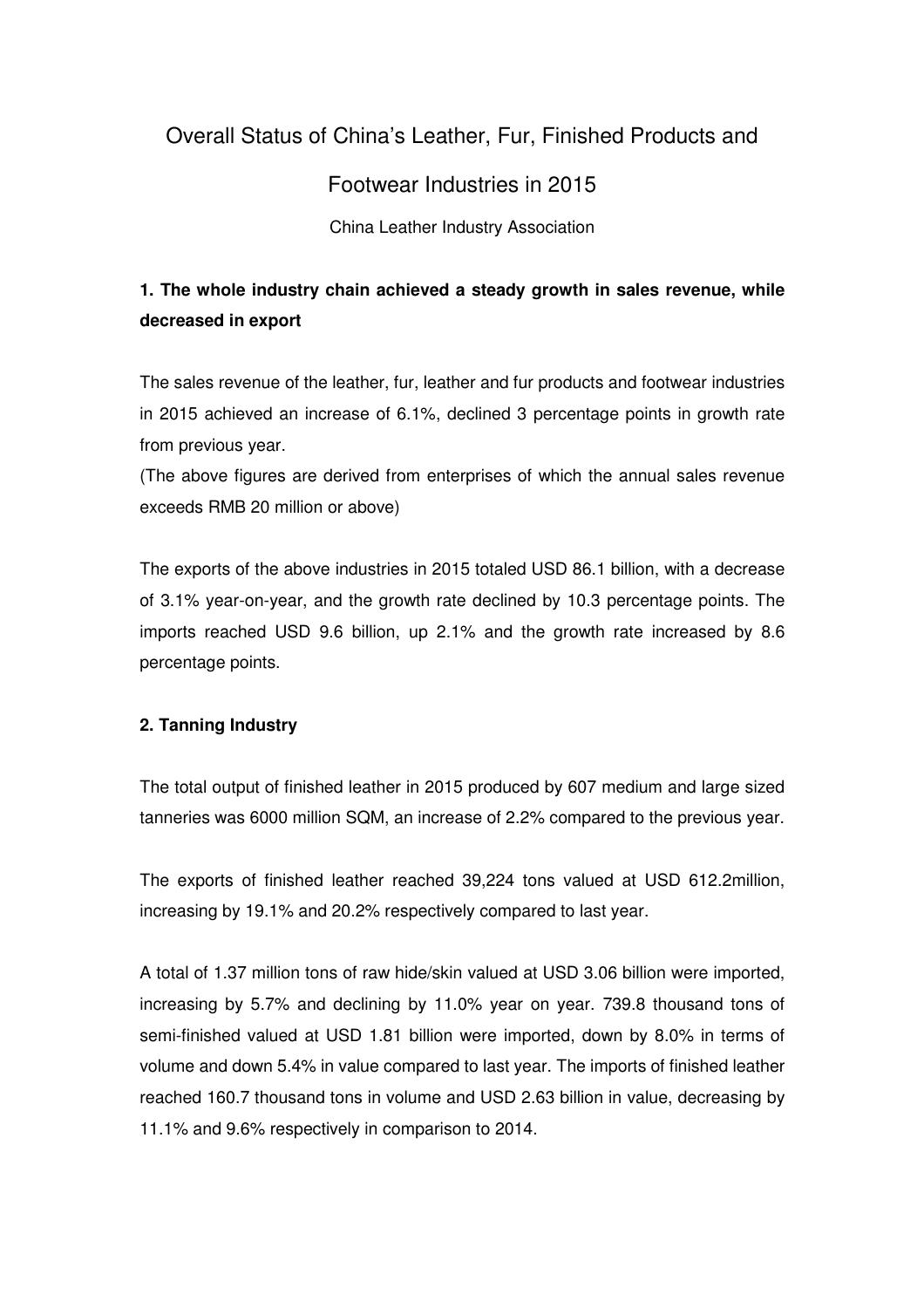#### **3. Footwear Industry**

Last year the output of leather shoes produced by medium and large sized manufacturers totaled 4.56 billion pairs with a year-on-year rise of 1.2%.

Exports of all kinds of shoes totaled 9.87 billion pairs, with a value of USD 51.1 billion, decreasing by 8.1% and 5.1% respectively year-on-year. Imports of shoes reached 97.0 million pairs totaling USD 2.5 billion, 32.4% and 20.1% up respectively compared to last year.

Among the export figures, leather shoes accounted for 839 million pairs at a value of USD 12.1 billion, down by 13.0% and 11.8% respectively, while the imports of leather shoes amounted to 38.8 million pairs and USD 1.5 billion, increasing by 23.1% and 6.4% respectively.

## **4. Leather Garments Industry**

In 2015, the output of leather garments totaled 80.3 million pieces, with a decrease of 7.4% year-on-year.

The volume and value of leather garments exports were 8.3 million pieces and USD 369.7 million, reducing by 15.4% and 34.2% respectively compared to last year. Total import amounted to 404 thousand pieces, USD 101.9 million in terms of value, up by 42.2% and down by 12.0% respectively.

#### **5. Luggage and Bags Industry**

The value of luggage and bag exports reached to USD 28.2 billion, up by 3.9% year-on-year. While the value of imports reached USD 1.8 billion, up by 3.3%.

## **6. Fur Industry**

The output of fur garments totaled 5.2 million pieces, with a decline of 3.7% year-on-year.